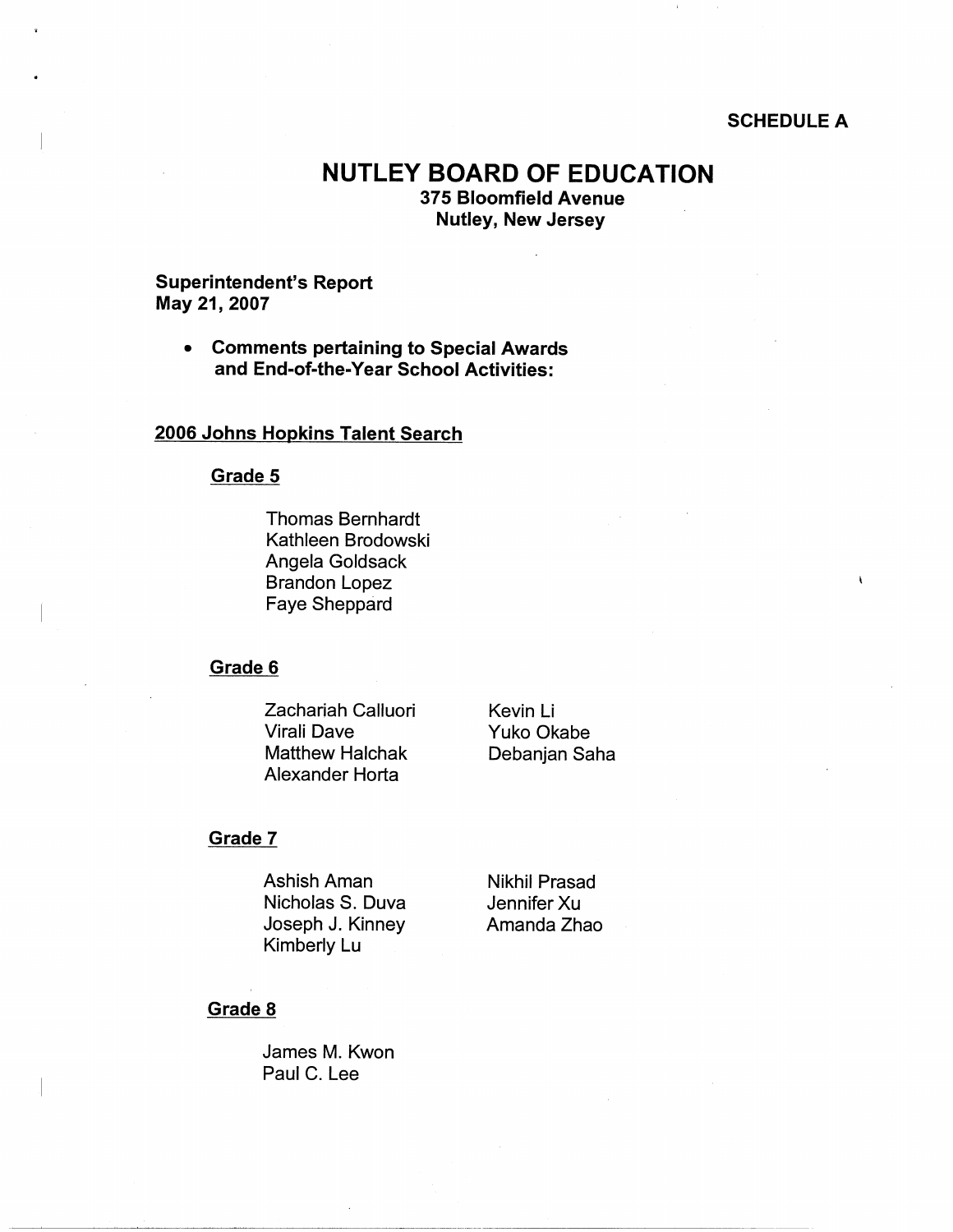Superintendent's Report May 21, 2007

## **STATE AWARD INVITATION TO CTY AWARDS CEREMONY**

AshishAman Nicholas S. Duva

## **North Central New Jersey Division of Mathcounts Competition**

Nicholas S. Duva Paul C. Lee Jared Lin Kimberly Lu

#### **ALTERNATES**

Jenna Goitiandia Jennifer Xu

#### • **Comments pertaining to Winter Sports Special Awards:**

#### **GIRLS BASKETBALL**

Gabrielle Isabella -1<sup>st</sup> Team All-NNJIL 2006/2007

## **BOYS BASKETBALL**

Carroll Tinsley 2006/2007 -1<sup>st</sup> Team All-NNJIL

#### **BOYS BOWLING**

Matthew Gallo 2006/2007 -1<sup>st</sup> Team All-NNJIL

Michael DeMunno -1<sup>st</sup> Team All-NNJIL 2006/2007

Daniel Penett 2006/2007 -1<sup>st</sup> Team All-NNJIL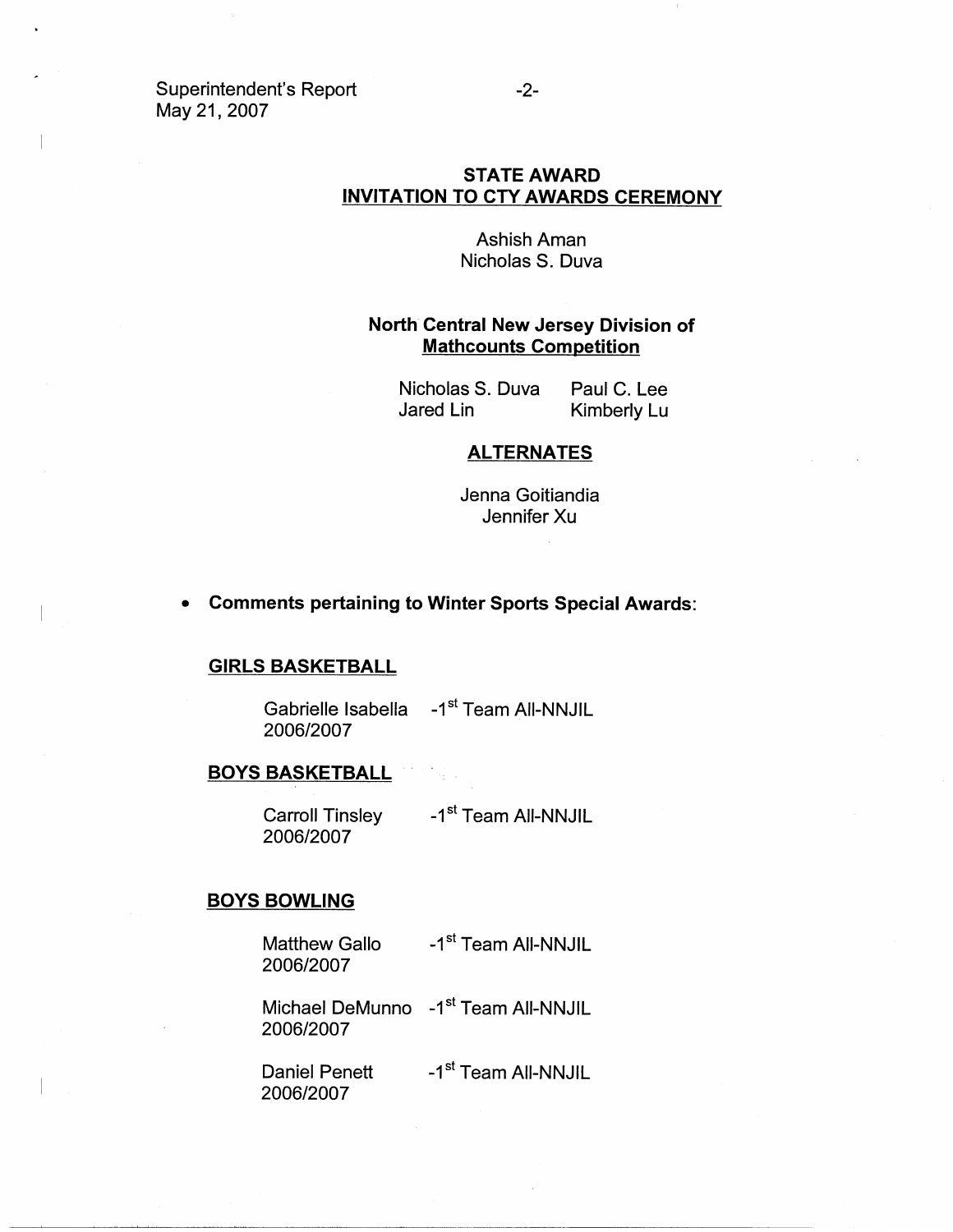## **NUTLEY HIGH SCHOOL** - **2006/2007 BOYS BOWLING TEAM LEAGUE CHAMPIONS**

## **Head Coach - Mr. George Ackerman**

Michael DeMunno Matthew Gallo Michael Georgetti Michael Holler

Stephen Mliczek Daniel Penett Benjamin Sowizral

## **GIRLS BOWLING**

Bernadette Espiritu -1<sup>st</sup> Team All-NNJIL 2006/2007

Alyssa Flaherty 2006/2007 -1<sup>st</sup> Team All-NNJIL

Nikita Penett 2006/2007 -1<sup>st</sup> Team All-NNJIL

## **NUTLEY HIGH SCHOOL** - **2006/2007 GIRLS BOWLING TEAM LEAGUE CHAMPIONS**

#### **Head Coach - Mr. George Ackerman**

Bernadette Espiritu Alyssa Flaherty Sharon Loo

Nikita Pennet Joyce Rimchala Lisa Stanziano

#### **WRESTLING**

Anthony Damico 2006/2007 -1<sup>st</sup> Team All-NNJIL

Anthony Maurillo 2006/2007 -1<sup>st</sup> Team All-NNJIL

Vincent Maurillo 2006/2007

-1<sup>st</sup> Team All-NNJIL

Louie Ritacco 2006/2007 ·

-1<sup>st</sup> Team All-NNJIL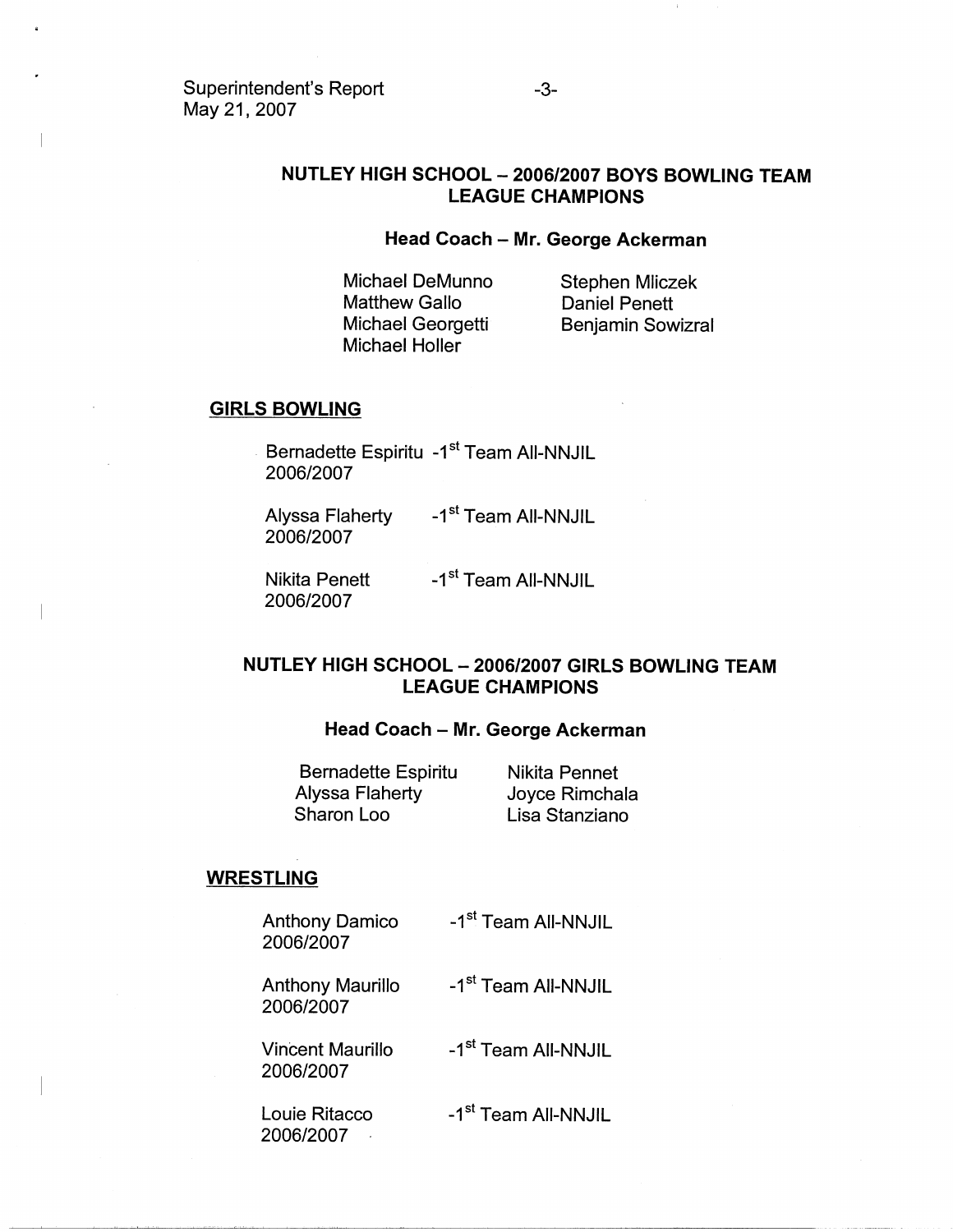Superintendent's Report -4- May 21, 2007

## **WINTER TRACK**

| <b>Christopher Bradley</b><br>2006/2007 | -1 <sup>st</sup> Team All-NNJIL |
|-----------------------------------------|---------------------------------|
| Bryan DeBarbieri<br>2006/2007           | -1 <sup>st</sup> Team All-NNJIL |
| Jonathan Grueter<br>2006/2007           | -1 <sup>st</sup> Team All-NNJIL |
| Craig Michaud<br>2006/2007              | -1 <sup>st</sup> Team All-NNJIL |
| Caroline Pawalowski<br>2006/2007        | -1 <sup>st</sup> Team All-NNJIL |
| <b>Anthony Rauco</b><br>2006/2007       | -1 <sup>st</sup> Team All-NNJIL |

# **FENCING**

Alexandra Kozyra - State Champion - 2006/2007

# **Informational Items:**

| National Honor Society Induction – NHS                       | May 22 - 7:00 p.m.      |
|--------------------------------------------------------------|-------------------------|
| Franklin Middle School -Spring Concert                       | May 23 - 7:00 p.m.      |
| <b>Radcliffe Musical</b>                                     | May 24 - 7:00 p.m.      |
| Memorial Day                                                 | May 28 - Schools Closed |
| <b>Schools Closed</b>                                        | May 29                  |
| F.O.N.S. Choir Awards Dinner                                 | May 31                  |
| NHS Spring Athletic Awards and<br>Student Activities Program | June 5 - 7:30 p.m.      |
| <b>FMS Awards Recognition Program</b>                        | June $6 - 6:30$ p.m.    |